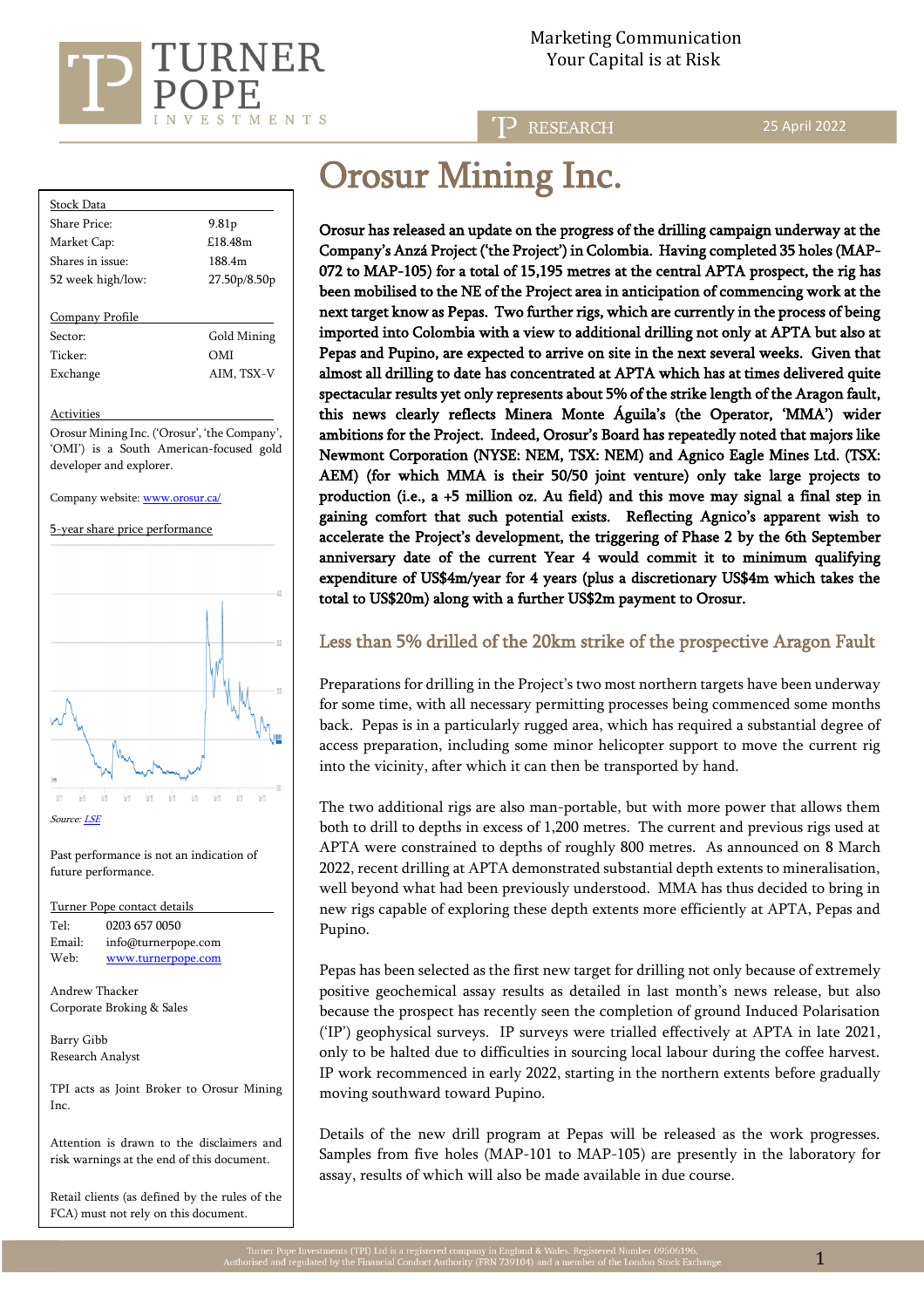

j

## Marketing Communication Your Capital is at Risk

**RESEARCH** 



# Project Anzá – Prospect Locations

Source: Orosur[, RNS of 25 April 2022](https://www.londonstockexchange.com/news-article/OMI/colombia-update-and-exercise-of-options/15422499)

## Following the hand-over of Anzá's Operatorship, Orosur is now maximising shareholder opportunity

Although Orosur's flagship Anzá Project will continue to dominate share price sentiment at this time, the recent addition of the El Pantano and Ariquemes projects now offer shareholders desired diversification by geography and geology. The fact that MMA elected to exercise its right to assume Operatorship of Anzá at such an early stage must be interpreted as a very positive endorsement for the Project. Orosur's Board had repeatedly noted that majors like Newmont and Agnico need big projects (i.e., a +5 million oz. Au field) and would therefore hold off any decision to assume control until gaining sufficient comfort that such potential exists. Today's news appears to be another decisive step toward this ambition.

The discovery of a high-grade structure at depth (MAP-098) as detailed on 8 March 2022 is significant in this respect, necessitating a large amount of infill drilling to establish the extent of the mineralisation, while also testing the fold hypothesis to potentially open up the western hinge. When targeting new prospects, Pepas and Pupino are the initial focus, possibly followed by Guaimarala in the far south. Newmont and Agnico's decision to work in this region of Colombia is also likely to have been influenced by Los Cerros Limited (ASX: LCL), who's nearby Quinchia Project in the Mid-Cauca gold belt on 21 January 2021 reported drilling from their Tesorito South porphyry target with exceptional intercepts, including 102m @ 2.11 g/t Au from 28m.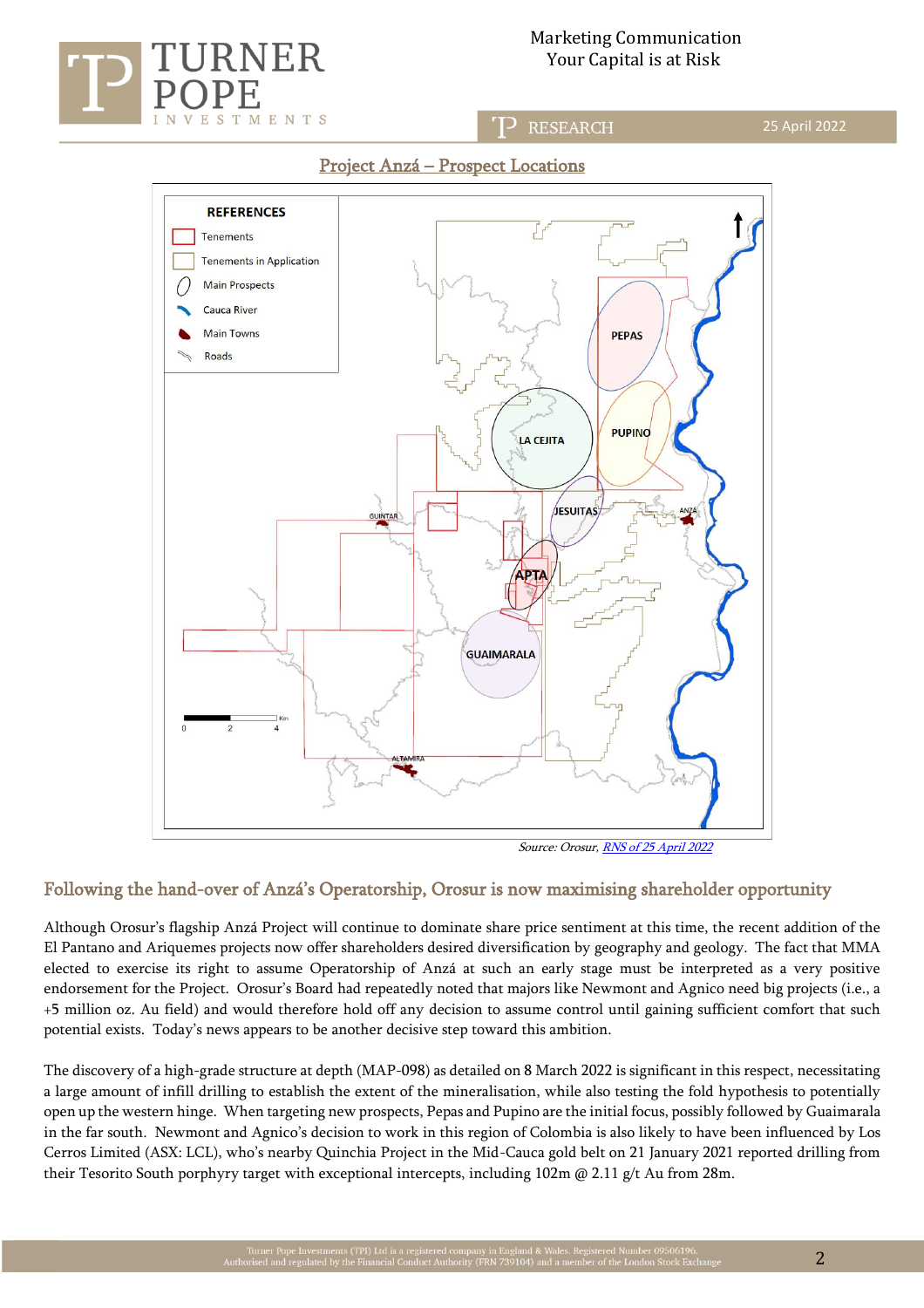

# Marketing Communication Your Capital is at Risk

**RESEARCH** 

25 April 2022

Having already seen drilling demonstrate a substantial body of gold mineralisation at APTA, with subsequent regional mapping suggesting possibility for multiple repetitions along strike, it would now be something of a surprise if development is not moved into a much higher gear. Given that Orosur is no longer overseeing the onsite work investors understand they will receive less regular drilling updates going forward. But given that that the Group still controls 100% of the licences, the agreement does recognise Orosur's obligations with regard to 43-101 and public disclosure and thus management expects all relevant data to be made public in a timely fashion, including any formal decision to accelerate the development phases. September  $6<sup>th</sup>$  is the anniversary date for the current Year 4 of the project (highlighted in yellow below) with qualifying expenditure of US\$4m. Given Agnico's apparent wish to accelerate development, the triggering of their Phase 2 Earn-in Right in the coming months is a possibility which would result in Orosur receiving a further US\$2m payment from Newmont/Agnico within 30 days of MMA electing (or being deemed to have elected). This, together with a current strong cash position and the fact that the two recently acquired early-stage South American projects incurred very low entry costs with only limited burn anticipated for the first two or three years of operation, suggests management remains comfortable with the Group's balance sheet at this time.

| Phase          | Year           | Qualifying         | Payment to | MMA equity at end of |
|----------------|----------------|--------------------|------------|----------------------|
|                |                | <b>Expenditure</b> | <b>OMI</b> | Phase                |
|                |                | US\$1m             | US\$1m     |                      |
| $\mathbf{1}$   | $\overline{2}$ | US\$1m             | US\$1m     | 51%                  |
|                | 3              | US\$4m             |            |                      |
|                | $\overline{4}$ | US\$4m             |            |                      |
| $\overline{2}$ | 5              | US\$4m             | US\$2m     |                      |
|                | 6              | US\$4m             |            |                      |
|                | 7              | US\$4m             |            | 65%                  |
|                | 8              | US\$4m             |            |                      |
|                | $**$           | US\$4m             |            |                      |
|                | 9              |                    |            |                      |
| 3              | 10             | 43-101             |            | 75%                  |
|                | 11             | Feasibility Study  |            |                      |
|                | 12             |                    |            |                      |

#### Three phase JV with Minera Monte Aguila ('MMA') over 12 years to reach 75%

 \*\* Phase 2 requires US\$4m per year for 4 years, plus an additional US\$4m to be spent over the 4-year period at Newmont's discretion Source: Orosur, Turner Pope Webinar Presentation, 14 July 2021

Given the resounding verification delivered by recent Anzá drilling, together with the Board's expectation that yet further assays (lab turnaround times seem to be returning to normal) may produce similar polymetallic grades and widths, the Project appears capable of driving strong mining economics. Assuming Phase 1 rolls over into Phase 2 in early September 2022, this will require a major new agreement between all parties, including the formation of a new company (49%-owned by Orosur) into which all assets will be injected. This will likely take some time to negotiate, during which time Newmont and Agnico are likely to seek a high level of certainty from Orosur regarding the Project's eventual passage to commercialisation, subject to which they would irrevocably commit to US\$20m spend for Phase 2 over the following 4 years.

Anticipating continuing good news on this front, shareholders will be also hoping that the management's intuition in selecting both the Ariquemes and El Pantano projects will produce similarly positive outcomes in due course. Indeed, with its strong balance sheet providing a forward runway of perhaps 24 months, the Board appears set to demonstrate its credentials through the creation of a truly balanced portfolio of LATAM mining assets that stretch from advanced resource drilling (Anza in Colombia), through brownfields with production options (Ariquemes in Brazil), greenfields (El Pantano in Argentina) and possibly further new 'walkup' drill target projects yet to be identified.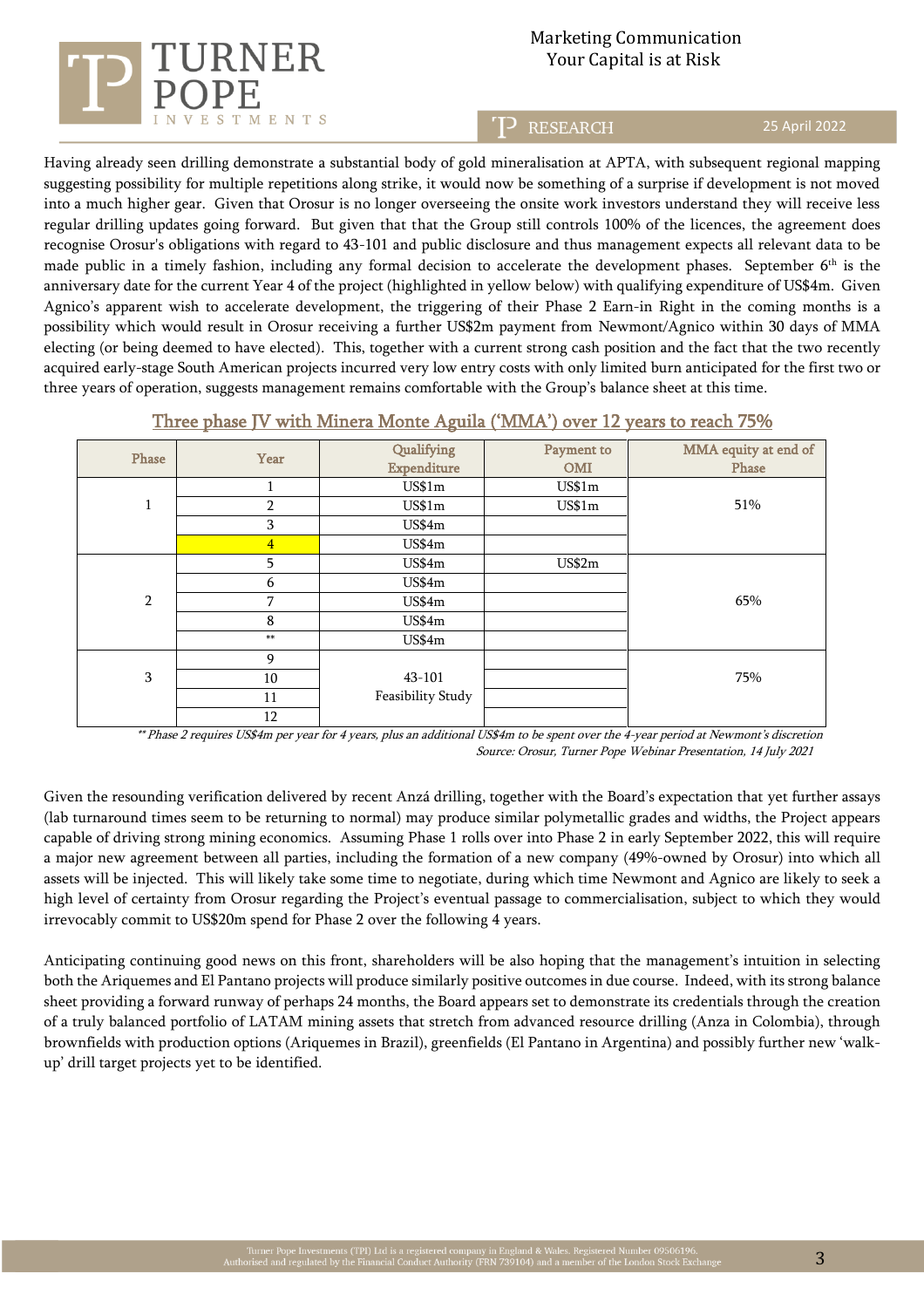

**RESEARCH** 

25 April 2022

# THIS DOCUMENT IS NOT FOR PUBLICATION, DISTRIBUTION OR TRANSMISSION INTO THE UNITED STATES OF AMERICA, JAPAN, CANADA OR AUSTRALIA.

j

#### **Conflicts**

This is a non-independent marketing communication under the rules of the Financial Conduct Authority ("FCA"). The analyst who has prepared this report is aware that Turner Pope Investments (TPI) Limited ("TPI") has a relationship with the company covered in this report. Accordingly, the report has not been prepared in accordance with legal requirements designed to promote the independence of investment research and is not subject to any prohibition on dealing by TPI or its clients ahead of the dissemination of investment research.

TPI manages its conflicts in accordance with its conflict management policy. For example, TPI may provide services (including corporate finance advice) where the flow of information is restricted by a Chinese wall. Accordingly, information may be available to TPI that is not reflected in this document. TPI may have acted upon or used research recommendations before they have been published.

#### Risk Warnings

Retail clients (as defined by the rules of the FCA) must not rely on this document.

Any opinions expressed in this document are those of TPI's research analyst. Any forecast or valuation given in this document is the theoretical result of a study of a range of possible outcomes and is not a forecast of a likely outcome or share price.

The value of securities, particularly those of smaller companies, can fall as well as rise and may be subject to large and sudden swings. In addition, the level of marketability of smaller company securities may result in significant trading spreads and sometimes may lead to difficulties in opening and/or closing positions. Past performance is not necessarily a guide to future performance and forecasts are not a reliable indicator of future results. AIM is a market designed primarily for emerging or smaller companies and the rules of this market are less demanding than those of the Official List of the UK Listing Authority; consequently, AIM investments may not be suitable for some investors. Liquidity may be lower and hence some investments may be harder to realise.

#### Specific disclaimers

TPI acts as Joint Broker to Orosur Mining Inc. ('Orosur') which is listed on the AIM Market of the London Stock Exchange ('AIM') and the Toronto Stock Exchange ('TSX'). TPI's private and institutional clients may hold, subscribe for or buy or sell Orosur's securities.